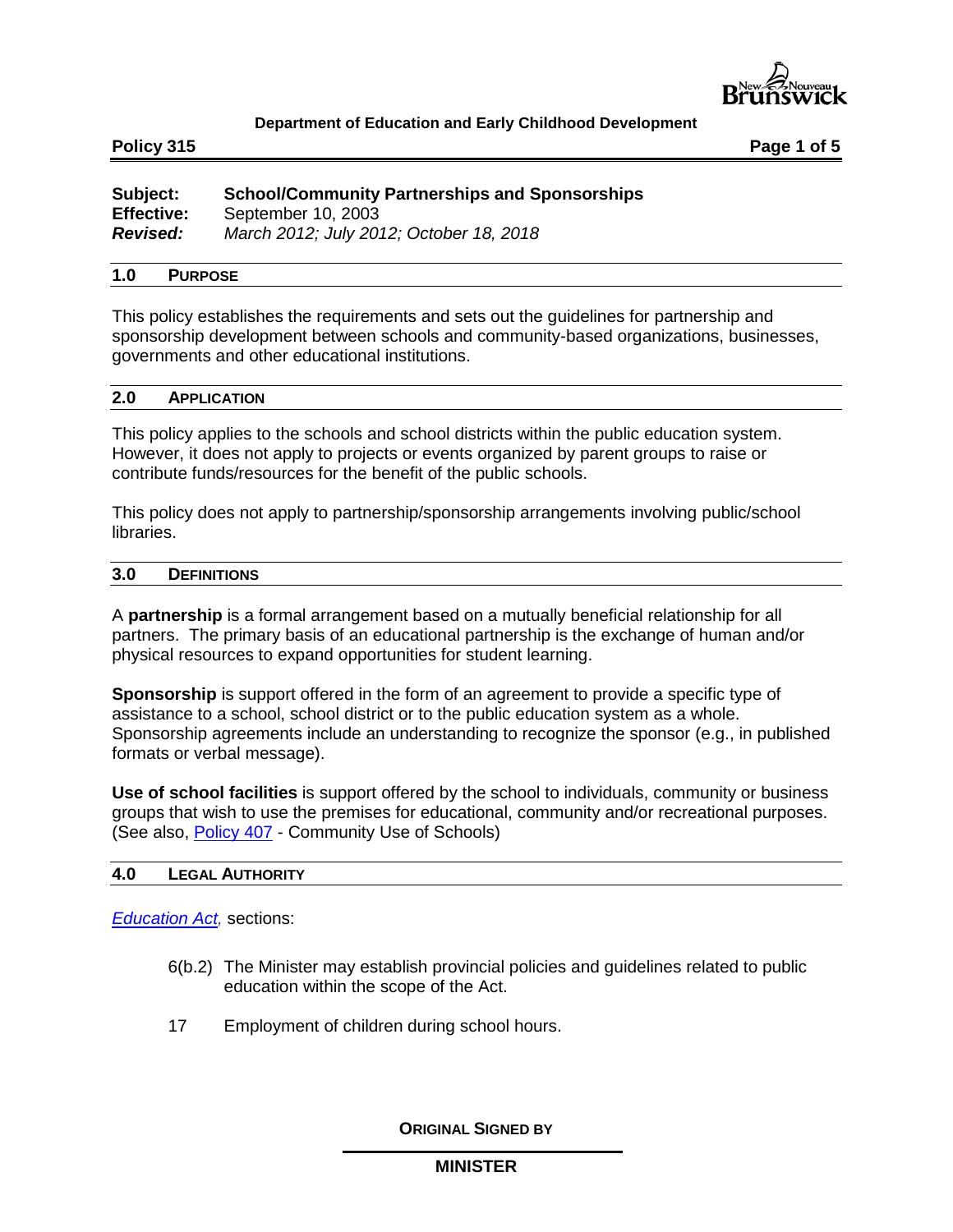

- 28(2)(g) The duties of the principal include being accountable and responsible for funds provided to and raised for the school.
- 36.9(6)(b) A District Education Council may cooperate with persons and organizations to advance the quality of learning within the school district for which the District Education Council is established and to foster the spirit of lifelong learning with the community.
- 46 Community use of school property.
- 50(1) The Minister may enter into agreements for any purpose within the scope of this Act.
- 50(4.1) School districts may enter into agreements for the purpose of carrying out authorities and responsibilities.
- 50.2 School districts budgets and expenditures.
- 51.1 Audit of school districts.

# **5.0 GOALS / PRINCIPLES**

- **5.1** School/Community partnerships and sponsorships enhance learning opportunities for students, increase community support for public education and foster a positive quality of life in communities.
- **5.2** The Department of Education and Early Childhood Development (EECD) supports partnerships and sponsorships that:
	- are compatible with the Mission Statement of public education in New Brunswick;
	- share values, objectives and roles and responsibilities;
	- enhance quality and relevance of education for learners;
	- are consistent with the objectives, ethics, cultural, human, social, moral and core values of the education system;
	- provide fair and equitable treatment for those involved;
	- are developed and structured in consultation with all parties;
	- recognize and respect each partner's expertise;
	- encourage individual participation on a voluntary basis; and
	- facilitate communication and cooperation among partners.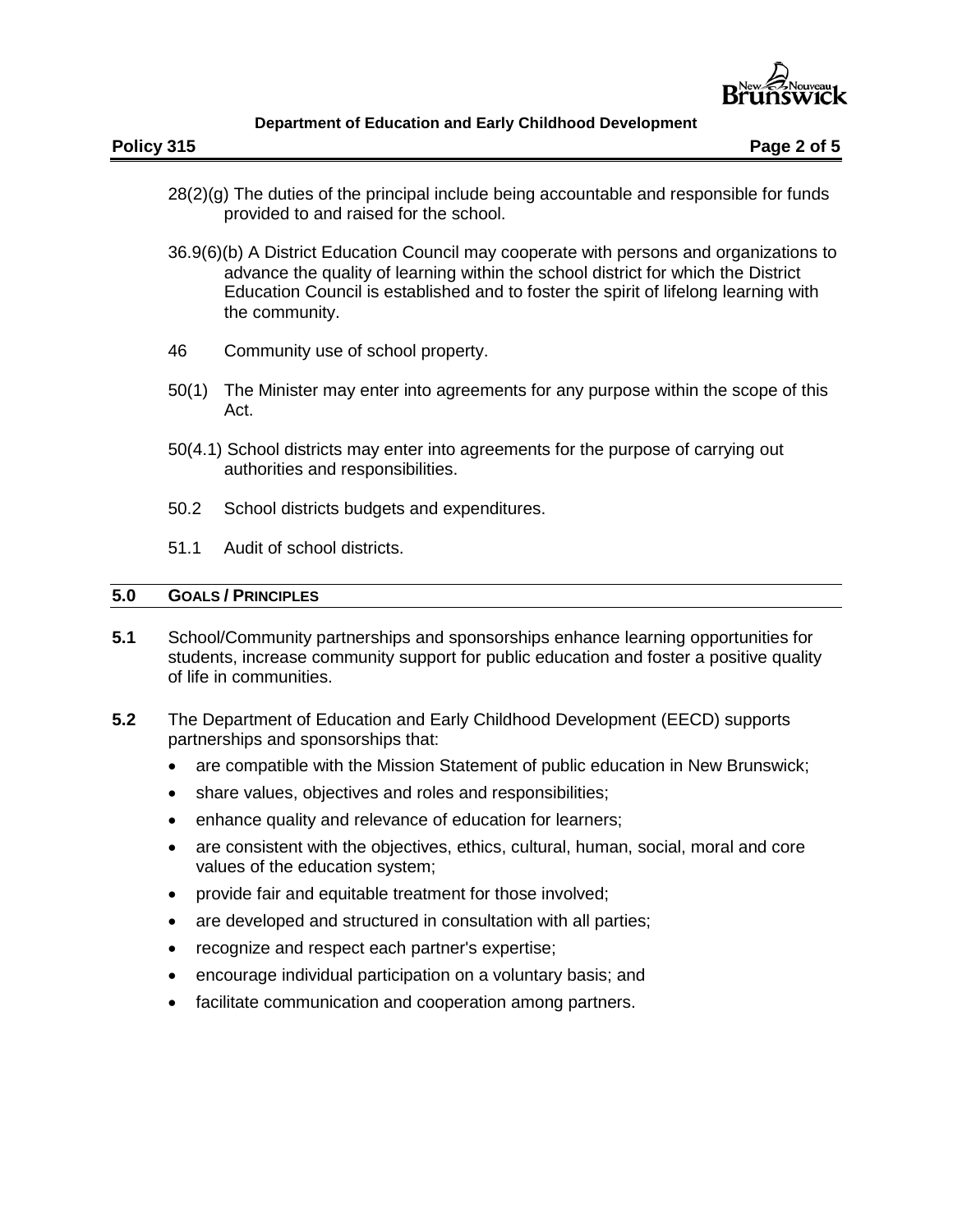

#### **6.0 REQUIREMENTS / STANDARDS**

### **6.1 GENERAL**

- **6.1.1** Partnership/sponsorship arrangements that involve more than one district, and/or include multiple partners require the approval of the Minister of Education and Early Childhood Development.
- **6.1.2** All partnerships/sponsorships are subject to the following:
	- **6.1.2.1** The requirements of each partner are clearly defined, expressed in a written agreement and communicated.
	- **6.1.2.2** A commercial sponsorship will be permitted only when such sponsorship is advantageous to students.
	- **6.1.2.3** A commercial sponsorship shall not overshadow the original purpose of the team, event or activity.
	- **6.1.2.4** Arrangements shall not allow for direct marketing strategies in the schools. The release of personal information (other than that which is normally available to the public), such as phone and address lists of students, parents or staff must conform with the *Right to Information and Protection of Privacy Act*.
	- **6.1.2.5** Competitors may not be excluded at the request of the partner/sponsor. Additionally, no partner/sponsor shall receive exclusive access to any school or district indefinitely.

#### **6.2 APPROPRIATENESS**

- **6.2.1** All activities undertaken under the auspices of a partnership/sponsorship arrangement shall be supportive of the learning environment and age appropriate.
- **6.2.2** No student shall, under a partnership/sponsorship arrangement, be permitted to have any direct involvement in a workplace setting (i.e., employment) during school hours unless it is part of his/her program of studies.
- **6.2.3** Partnership and sponsorship involvement shall be acknowledged in an appropriate manner, which shall not include an endorsement of a particular product.
- **6.2.4** Classrooms shall generally be "ad free". Name recognition in relation to the partnership /sponsorship shall be discreet and proper.
- **6.2.5** Tobacco, alcohol or cannabis company sponsorship of school-related initiatives is not permitted. (See [Policy 702](http://www2.gnb.ca/content/dam/gnb/Departments/ed/pdf/K12/policies-politiques/e/702A.pdf) - Tobacco-Free Schools)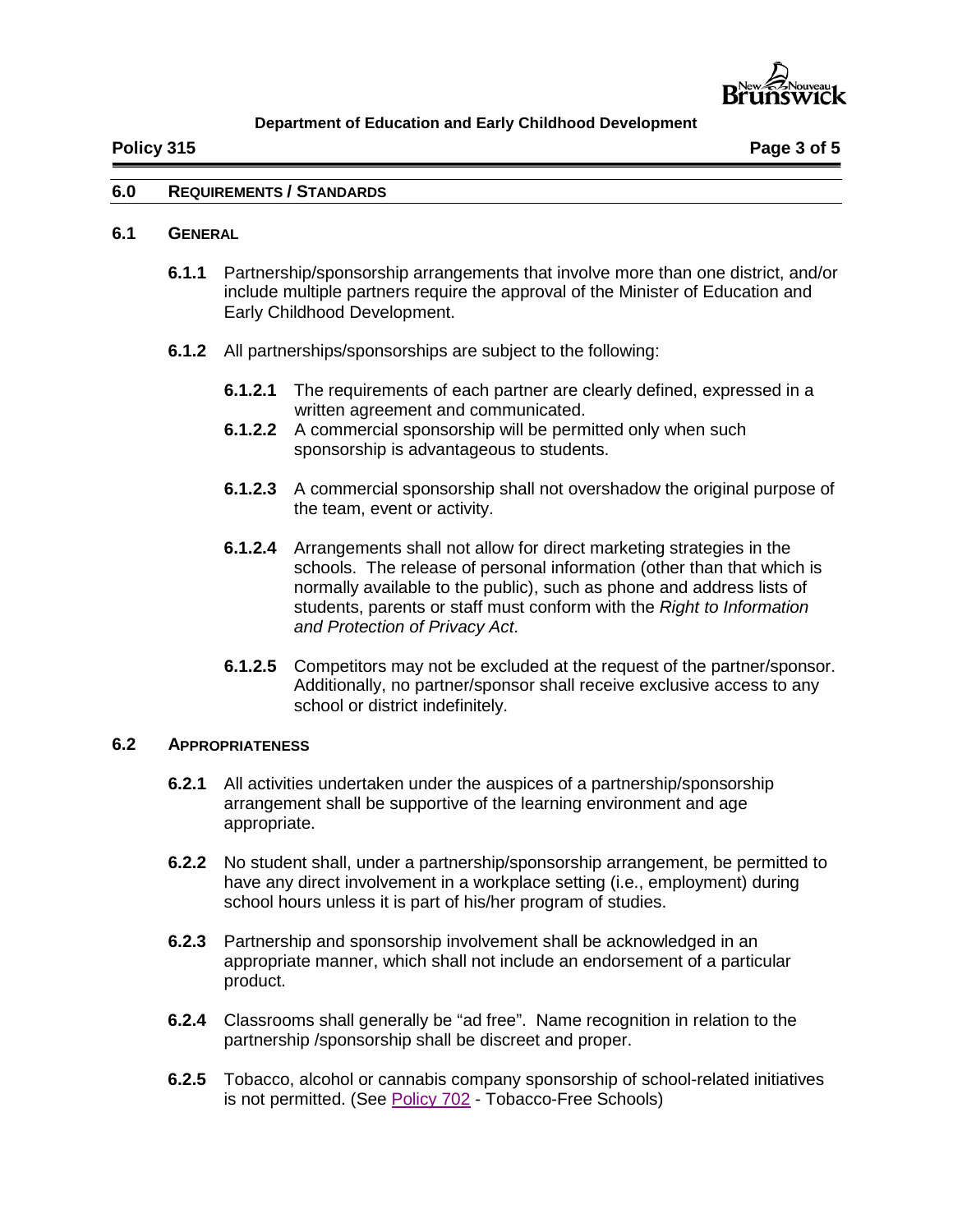

# **6.3 ACCOUNTABILITY**

**6.3.1** Accounting procedures as defined in [Policy 101](http://www2.gnb.ca/content/dam/gnb/Departments/ed/pdf/K12/policies-politiques/e/101A.pdf) - Financial Responsibilities of School Districts must be followed.

#### **7.0 GUIDELINES / RECOMMENDATIONS**

# **7.1 PARTNERSHIPS**

- **7.1.1** A letter of agreement between the partners should include:
	- (a) the goals and objectives of the partnership;
	- (b) the roles and responsibilities of the partners;
	- (c) a detailed delivery model including activities and timelines, if appropriate;
	- (d) the contributions and/or financial commitments of the participants to the partnership;
	- (e) an understanding of indemnification of the partners for any claims arising out of the partnership;
	- (f) the means of sharing the outcomes or results of the partnership; and
	- (g) a clause pertaining to measuring and evaluating partnership performance to make informed decisions that ensure continuous improvement.
- **7.1.2** School principals should provide to the Parent School Support Committee (PSSC) details respecting any partnership arrangements entered into by the school. This should include a financial report regarding funds raised as a result of a partnership arrangement, including how this money is spent. This is consistent with [Policy 101](http://www2.gnb.ca/content/dam/gnb/Departments/ed/pdf/K12/policies-politiques/e/101A.pdf) - Financial Responsibilities of School Districts.
- **7.1.3** All partners reserve the right to terminate an existing agreement immediately for breach of the agreement, for just cause, or by giving reasonable notice.
- **7.1.4** Whenever possible, partner organizations should be Canadian-owned.

# **7.2 SPONSORSHIPS**

- **7.2.1** In order to determine a potential sponsor's suitability, the following information should be collected:
	- (a) the product(s) or service(s) of the sponsor;
	- (b) information about the potential sponsor's business ownership and history;
	- (c) reasons for the sponsor's interest in such a project;
	- (d) the program(s), activities, facilities, equipment, etc. which the sponsor wishes to support;
	- (e) representative(s) of the firm who will be the sponsorship(s) contact(s).